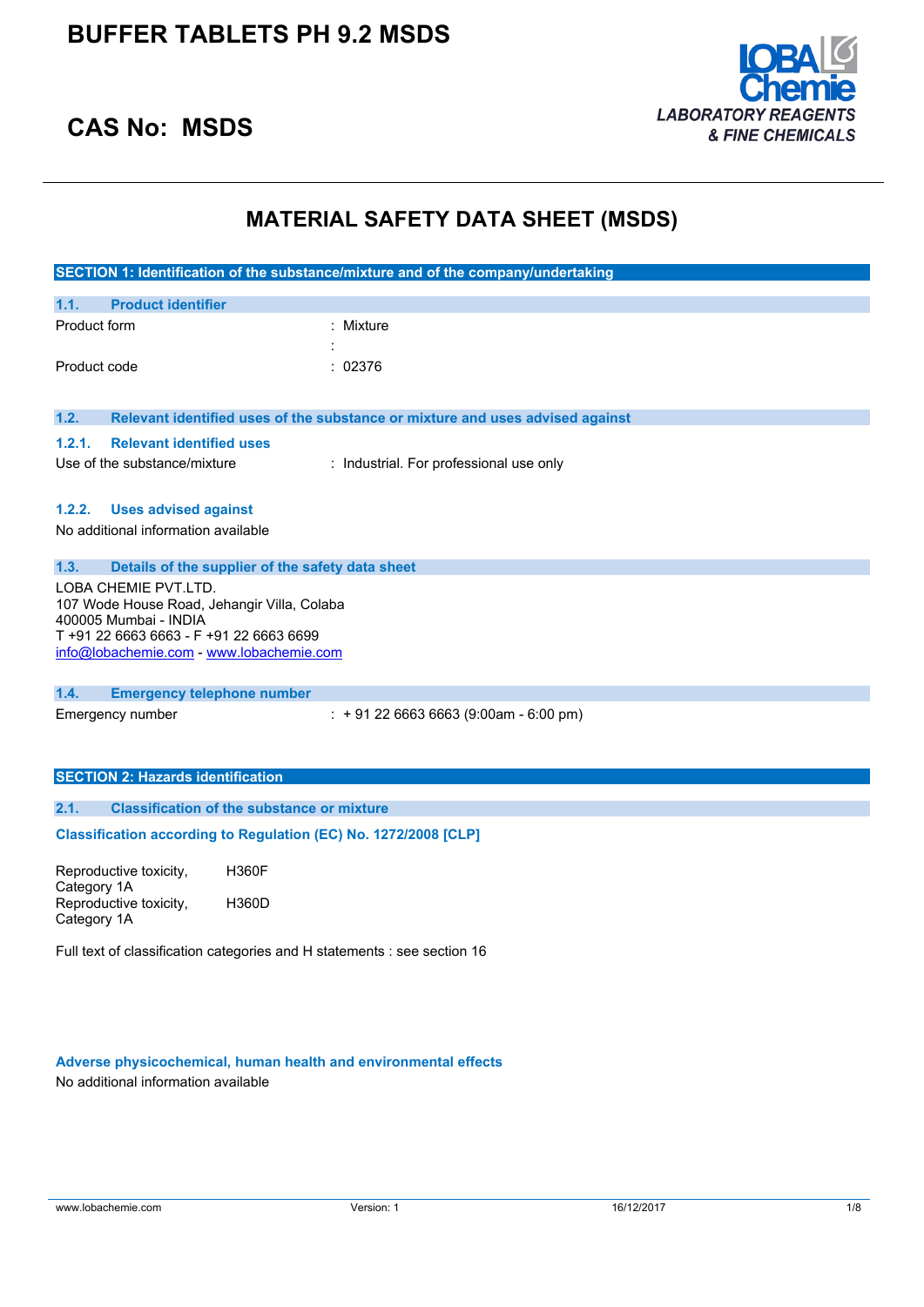Safety Data Sheet

| 2.2.<br><b>Label elements</b>                              |                                                                                                                      |
|------------------------------------------------------------|----------------------------------------------------------------------------------------------------------------------|
| Labelling according to Regulation (EC) No. 1272/2008 [CLP] |                                                                                                                      |
| Hazard pictograms (CLP)                                    | GHS08                                                                                                                |
| Signal word (CLP)                                          | : Danger                                                                                                             |
|                                                            |                                                                                                                      |
| Hazard statements (CLP)                                    | : H360D - May damage the unborn child<br>H360F - May damage fertility                                                |
| Precautionary statements (CLP)                             | : P201 - Obtain special instructions before use<br>P308+P313 - IF exposed or concerned: Get medical advice/attention |

## **2.3. Other hazards**

No additional information available

| <b>SECTION 3: Composition/information on ingredients</b> |  |  |
|----------------------------------------------------------|--|--|
|----------------------------------------------------------|--|--|

|  | vи.<br>×. | u ee |
|--|-----------|------|
|--|-----------|------|

Not applicable

## **3.2. Mixture**

| <b>Name</b>                                                                                                                        | <b>Product identifier</b>                                             | $\frac{9}{6}$ | <b>Classification according</b><br>to Regulation (EC) No.<br>1272/2008 [CLP] |
|------------------------------------------------------------------------------------------------------------------------------------|-----------------------------------------------------------------------|---------------|------------------------------------------------------------------------------|
| Sodium carbonate                                                                                                                   | (CAS No) 497-19-8<br>(EC no) 207-838-8<br>(EC index no) 011-005-00-2  | 75 - 99       | Not classified                                                               |
| Disodium tetraborate decahydrate; borax<br>decahydrate<br>substance listed as REACH Candidate<br>(Disodium tetraborate, anhydrous) | (CAS No) 1303-96-4<br>(EC no) 215-540-4<br>(EC index no) 005-011-01-1 | $10 - 15$     | Repr. 1B, H360F<br>Repr. 1B, H360D                                           |
| Sodium chloride                                                                                                                    | (CAS No) 7647-14-5<br>(EC no) 231-598-3                               | $1 - 5$       | Not classified                                                               |

Full text of H-phrases: see section 16

| <b>SECTION 4: First aid measures</b>             |                                                                                                                                                  |            |     |
|--------------------------------------------------|--------------------------------------------------------------------------------------------------------------------------------------------------|------------|-----|
|                                                  |                                                                                                                                                  |            |     |
| 4.1.<br><b>Description of first aid measures</b> |                                                                                                                                                  |            |     |
| First-aid measures general                       | : IF exposed or concerned: Get medical advice/attention.                                                                                         |            |     |
| First-aid measures after inhalation              | : Assure fresh air breathing. If breathing is difficult, remove victim to fresh air and keep<br>at rest in a position comfortable for breathing. |            |     |
| First-aid measures after skin contact            | : Wash with plenty of soap and water.                                                                                                            |            |     |
| www.lobachemie.com                               | Version: 1                                                                                                                                       | 16/12/2017 | 2/8 |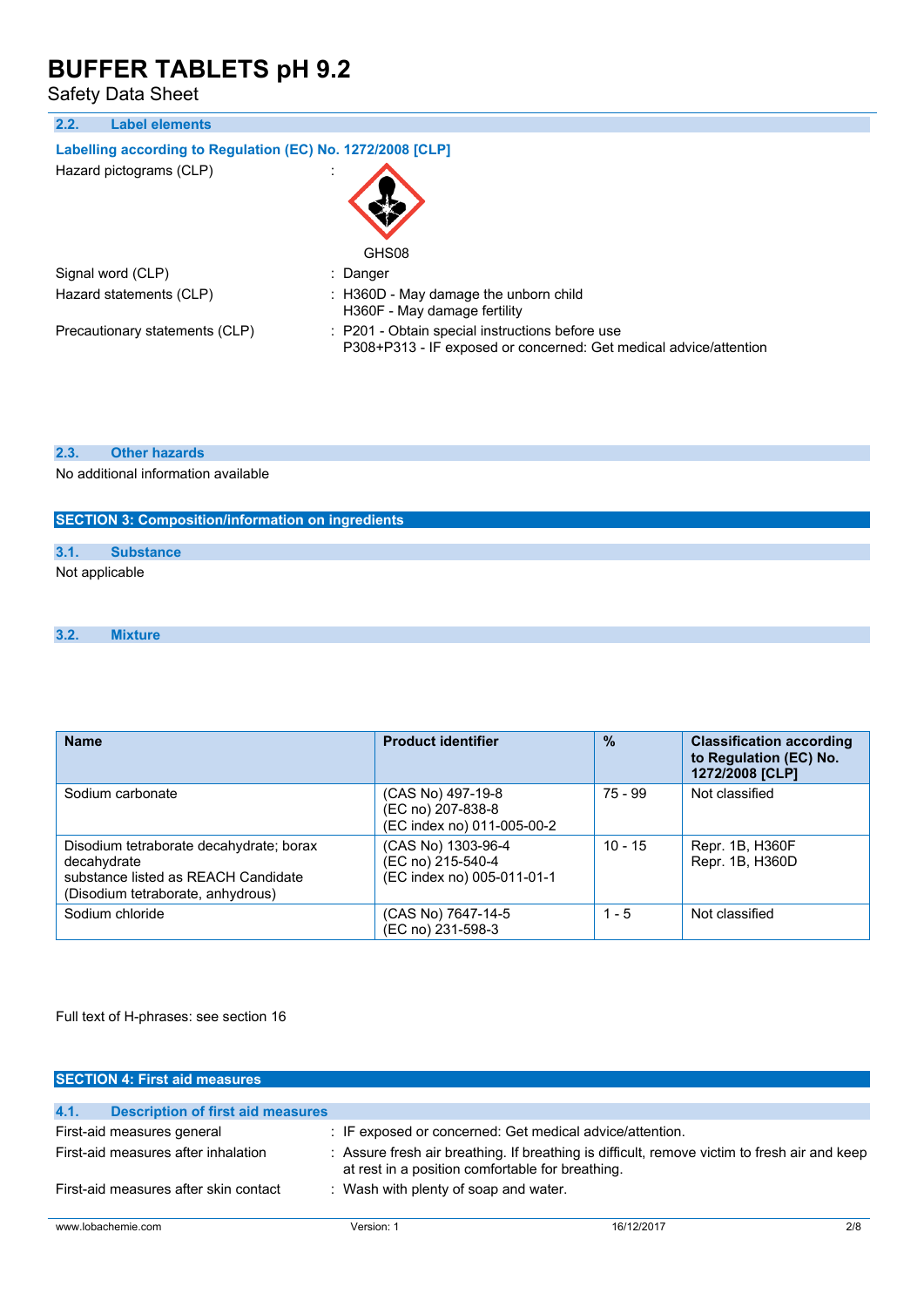| Safety Data Sheet                                                           |                                                                                                                                                         |
|-----------------------------------------------------------------------------|---------------------------------------------------------------------------------------------------------------------------------------------------------|
| First-aid measures after eye contact                                        | : Rinse cautiously with water for several minutes. Remove contact lenses, if present<br>and easy to do. Continue rinsing. Get medical advice/attention. |
| First-aid measures after ingestion                                          | : Rinse mouth. Do not induce vomiting.                                                                                                                  |
| 4.2.<br>Most important symptoms and effects, both acute and delayed         |                                                                                                                                                         |
| Symptoms/injuries                                                           | : May damage the unborn child. May damage fertility.                                                                                                    |
| 4.3.<br>No additional information available                                 | Indication of any immediate medical attention and special treatment needed                                                                              |
| <b>SECTION 5: Firefighting measures</b>                                     |                                                                                                                                                         |
| 5.1.<br><b>Extinguishing media</b>                                          |                                                                                                                                                         |
| Suitable extinguishing media                                                | : Carbon dioxide. Dry powder. Water spray. Foam.                                                                                                        |
| Unsuitable extinguishing media                                              | : Do not use a heavy water stream.                                                                                                                      |
| 5.2.<br>Special hazards arising from the substance or mixture               |                                                                                                                                                         |
| No additional information available                                         |                                                                                                                                                         |
| 5.3.<br><b>Advice for firefighters</b>                                      |                                                                                                                                                         |
| Protection during firefighting                                              | : Do not enter fire area without proper protective equipment, including respiratory<br>protection.                                                      |
| <b>SECTION 6: Accidental release measures</b>                               |                                                                                                                                                         |
| 6.1.                                                                        | Personal precautions, protective equipment and emergency procedures                                                                                     |
| 6.1.1.<br>For non-emergency personnel                                       |                                                                                                                                                         |
| <b>Emergency procedures</b>                                                 | : Evacuate unnecessary personnel.                                                                                                                       |
| 6.1.2.<br>For emergency responders                                          |                                                                                                                                                         |
| Protective equipment                                                        | : Use personal protective equipment as required.                                                                                                        |
| 6.2.<br><b>Environmental precautions</b>                                    |                                                                                                                                                         |
| Avoid release to the environment.                                           |                                                                                                                                                         |
| 6.3.<br>Methods and material for containment and cleaning up                |                                                                                                                                                         |
| Methods for cleaning up                                                     | : On land, sweep or shovel into suitable containers. Soak up spills with inert solids.<br>such as clay or diatomaceous earth as soon as possible.       |
| <b>Reference to other sections</b><br>6.4.                                  |                                                                                                                                                         |
| No additional information available                                         |                                                                                                                                                         |
| <b>SECTION 7: Handling and storage</b>                                      |                                                                                                                                                         |
| <b>Precautions for safe handling</b><br>7.1.                                |                                                                                                                                                         |
| Precautions for safe handling                                               | : Obtain special instructions before use. Avoid contact with skin and eyes. Do not<br>breathe vapours.                                                  |
| Hygiene measures                                                            | : Wash hands and other exposed areas with mild soap and water before eating,<br>drinking or smoking and when leaving work.                              |
| <b>Conditions for safe storage, including any incompatibilities</b><br>7.2. |                                                                                                                                                         |
| Storage conditions                                                          | : Store in a well-ventilated place. Keep container tightly closed.                                                                                      |
| <b>Specific end use(s)</b><br>7.3.                                          |                                                                                                                                                         |
| No additional information available                                         |                                                                                                                                                         |
| <b>SECTION 8: Exposure controls/personal protection</b>                     |                                                                                                                                                         |

No additional information available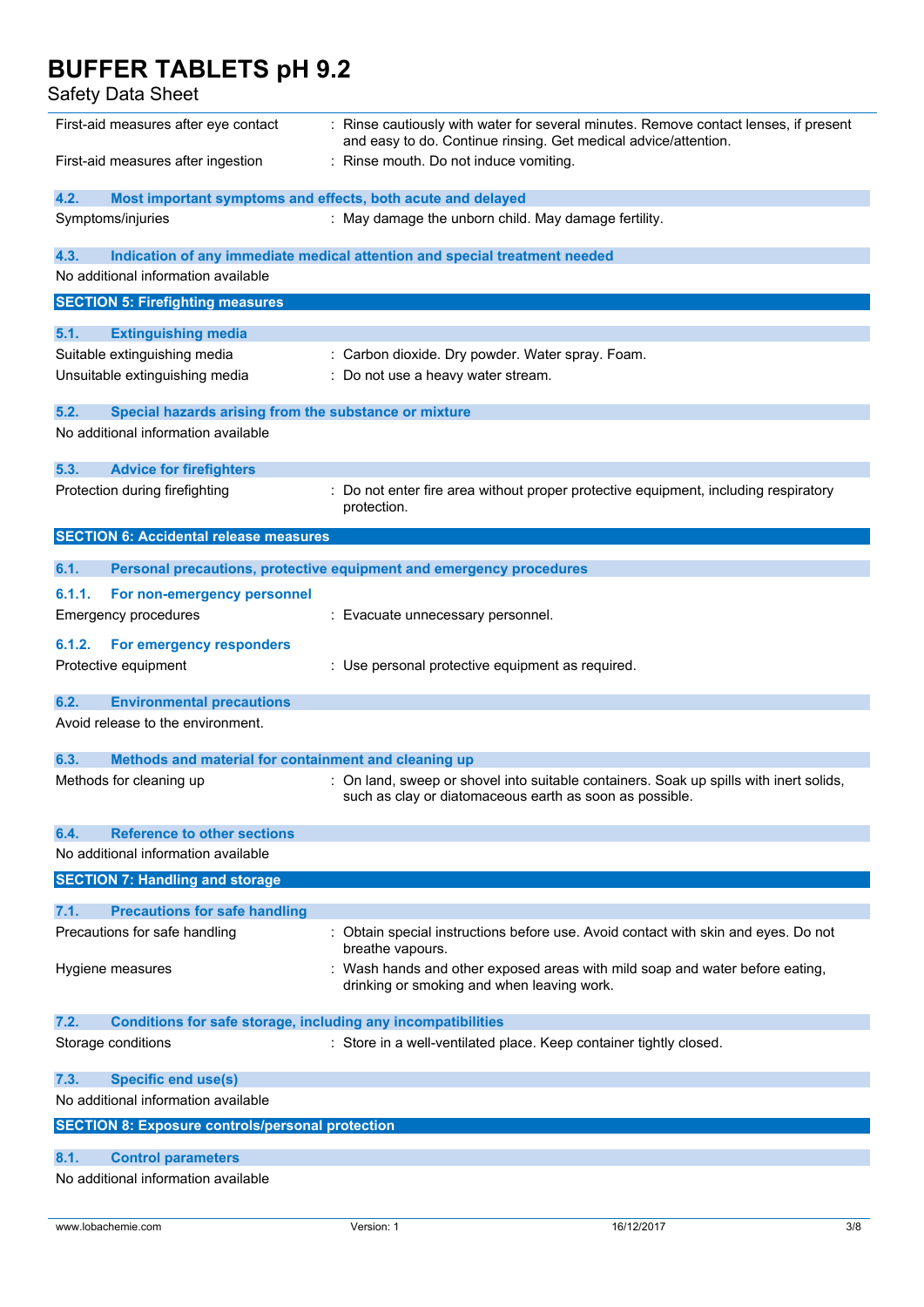| 8.2.<br><b>Exposure controls</b>                              |                                            |                                    |
|---------------------------------------------------------------|--------------------------------------------|------------------------------------|
| Hand protection                                               | : Protective gloves                        |                                    |
| Eye protection                                                |                                            | Chemical goggles or safety glasses |
| Skin and body protection                                      | Wear suitable protective clothing          |                                    |
| Respiratory protection                                        | : Wear respiratory protection              |                                    |
| <b>SECTION 9: Physical and chemical properties</b>            |                                            |                                    |
| 9.1.<br>Information on basic physical and chemical properties |                                            |                                    |
| Physical state                                                | : Solid                                    |                                    |
| Colour                                                        | : White tablets.                           |                                    |
| Odour                                                         | : odourless.                               |                                    |
| Odour threshold                                               | : No data available                        |                                    |
| pН                                                            |                                            |                                    |
| Relative evaporation rate (butylacetate=1)                    | : No data available                        |                                    |
| Melting point                                                 | : No data available                        |                                    |
| Freezing point                                                | : No data available                        |                                    |
| Boiling point                                                 | No data available                          |                                    |
| Flash point                                                   | : No data available                        |                                    |
| Auto-ignition temperature                                     | : No data available                        |                                    |
| Decomposition temperature                                     | : No data available                        |                                    |
| Flammability (solid, gas)                                     | : No data available                        |                                    |
| Vapour pressure                                               | : No data available                        |                                    |
| Relative vapour density at 20 °C                              | : No data available                        |                                    |
| Relative density                                              | : No data available                        |                                    |
| Density<br>Solubility                                         | : 1 g/cm <sup>3</sup><br>No data available |                                    |
| Log Pow                                                       | : No data available                        |                                    |
| Viscosity, kinematic                                          | : No data available                        |                                    |
| Viscosity, dynamic                                            | : No data available                        |                                    |
| <b>Explosive properties</b>                                   | : No data available                        |                                    |
| Oxidising properties                                          | : No data available                        |                                    |
| <b>Explosive limits</b>                                       | : No data available                        |                                    |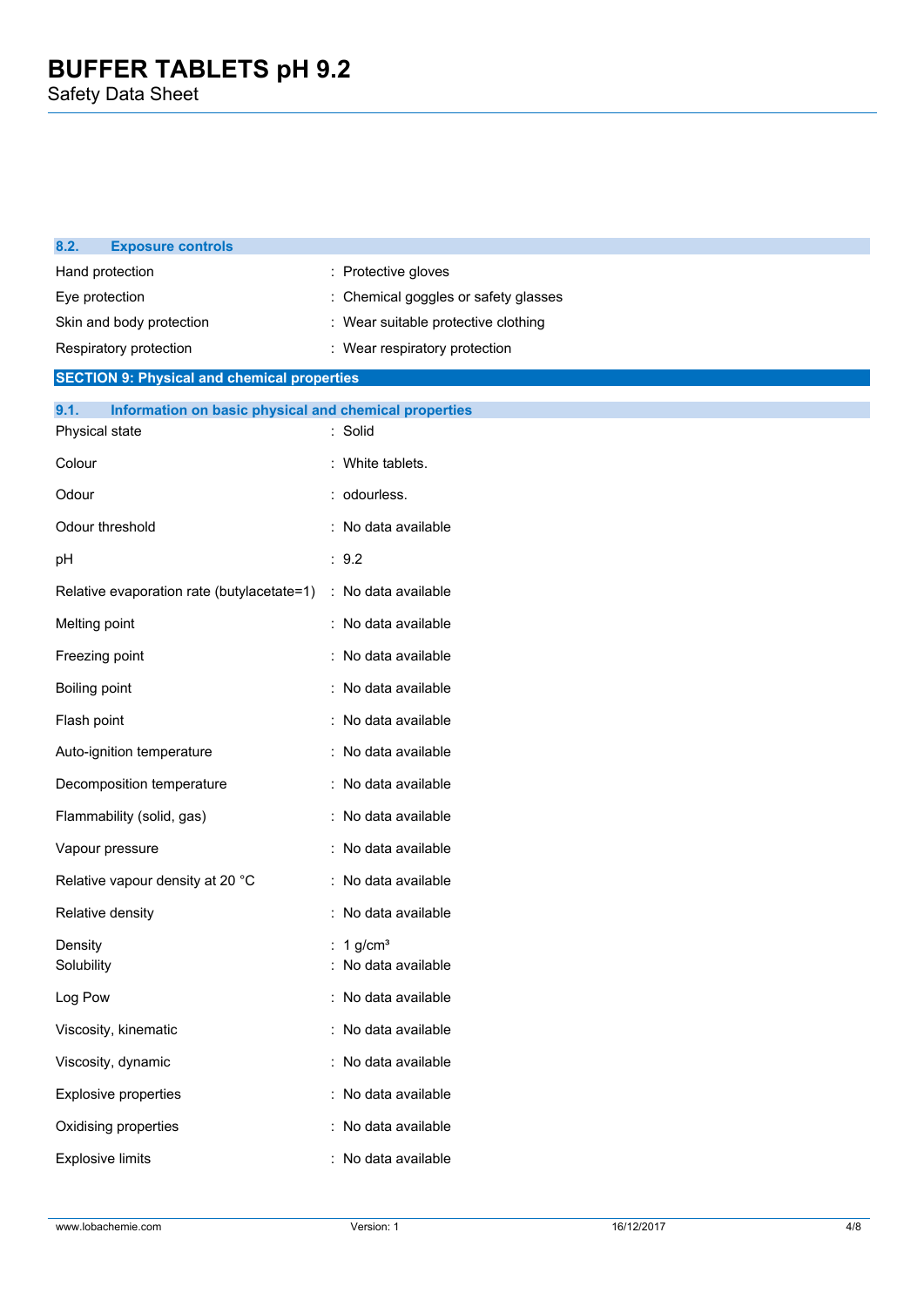Safety Data Sheet

| <b>Other information</b><br>9.2.<br>No additional information available |                                                      |
|-------------------------------------------------------------------------|------------------------------------------------------|
| <b>SECTION 10: Stability and reactivity</b>                             |                                                      |
|                                                                         |                                                      |
| 10.1.<br><b>Reactivity</b>                                              |                                                      |
| No additional information available                                     |                                                      |
| 10.2.<br><b>Chemical stability</b>                                      |                                                      |
| Stable under normal conditions.                                         |                                                      |
| 10.3.<br><b>Possibility of hazardous reactions</b>                      |                                                      |
| No additional information available                                     |                                                      |
| 10.4.<br><b>Conditions to avoid</b>                                     |                                                      |
| No additional information available                                     |                                                      |
| 10.5.<br><b>Incompatible materials</b>                                  |                                                      |
| No additional information available                                     |                                                      |
| 10.6.<br><b>Hazardous decomposition products</b>                        |                                                      |
| No additional information available                                     |                                                      |
|                                                                         |                                                      |
| <b>SECTION 11: Toxicological information</b>                            |                                                      |
| 11.1.<br>Information on toxicological effects                           |                                                      |
| Acute toxicity                                                          |                                                      |
|                                                                         | : LD 50 - Oral (Rat) 1120 mg/kg                      |
|                                                                         |                                                      |
|                                                                         |                                                      |
| Skin corrosion/irritation                                               | : Not classified                                     |
|                                                                         | pH: 9.2                                              |
| Serious eye damage/irritation                                           | : Not classified                                     |
|                                                                         | pH: 9.2                                              |
| Respiratory or skin sensitisation                                       | : Not classified                                     |
| Germ cell mutagenicity                                                  | Not classified                                       |
| Carcinogenicity                                                         | : Not classified                                     |
|                                                                         |                                                      |
|                                                                         |                                                      |
| Reproductive toxicity                                                   | : May damage fertility. May damage the unborn child. |
| Specific target organ toxicity (single<br>exposure)                     | : Not classified                                     |
|                                                                         |                                                      |
|                                                                         |                                                      |
| Specific target organ toxicity (repeated<br>exposure)                   | : Not classified                                     |
|                                                                         |                                                      |
| Aspiration hazard                                                       | : Not classified                                     |

| <b>SECTION 12: Ecological information</b> |                                     |  |  |
|-------------------------------------------|-------------------------------------|--|--|
|                                           |                                     |  |  |
|                                           | 12.1. Toxicity                      |  |  |
|                                           | No additional information available |  |  |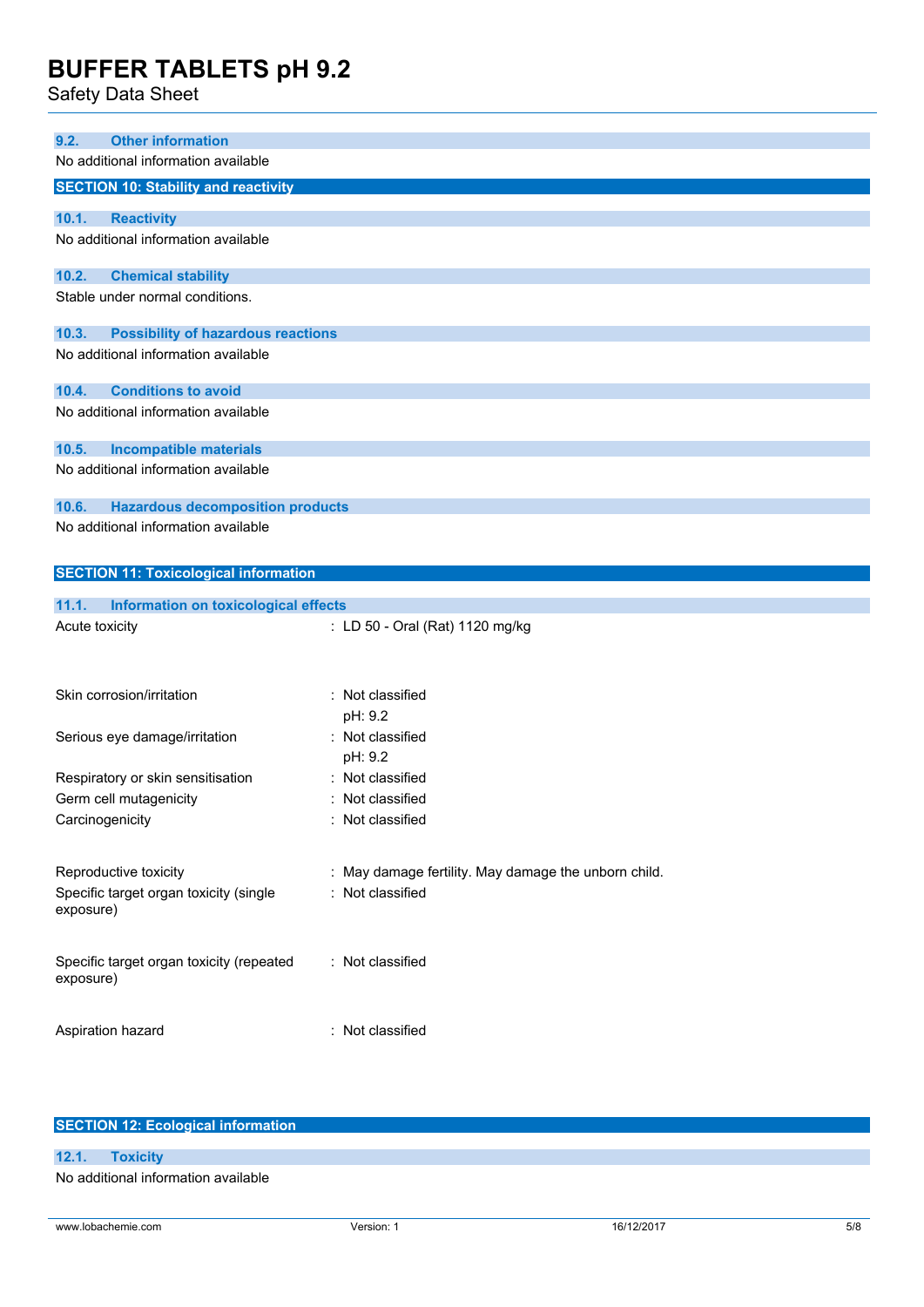Safety Data Sheet

## **12.2. Persistence and degradability**

No additional information available

## **12.3. Bioaccumulative potential**

No additional information available

# **12.4. Mobility in soil**

No additional information available

# **12.5. Results of PBT and vPvB assessment**

| <b>Component</b>                                                     |                                                                                                                                                                                       |
|----------------------------------------------------------------------|---------------------------------------------------------------------------------------------------------------------------------------------------------------------------------------|
| Disodium tetraborate decahydrate; borax<br>decahydrate $(1303-96-4)$ | This substance/mixture does not meet the PBT criteria of REACH regulation, annex<br>XIII<br>This substance/mixture does not meet the vPvB criteria of REACH regulation, annex<br>XIII |

| 12.6. | <b>Other adverse effects</b>                  |                                    |
|-------|-----------------------------------------------|------------------------------------|
|       | No additional information available           |                                    |
|       | <b>SECTION 13: Disposal considerations</b>    |                                    |
|       |                                               |                                    |
| 13.1. | Waste treatment methods                       |                                    |
|       | Product/Packaging disposal<br>recommendations | : Dispose of contents/container to |

**SECTION 14: Transport information**

In accordance with ADR / RID / IMDG / IATA / ADN

| : Not applicable<br>: Not applicable<br>: Not applicable<br>: Not applicable<br>: Not applicable |
|--------------------------------------------------------------------------------------------------|
|                                                                                                  |
| : Not applicable<br>: Not applicable<br>: Not applicable<br>: Not applicable<br>: Not applicable |
|                                                                                                  |
| : Not applicable<br>: Not applicable                                                             |
|                                                                                                  |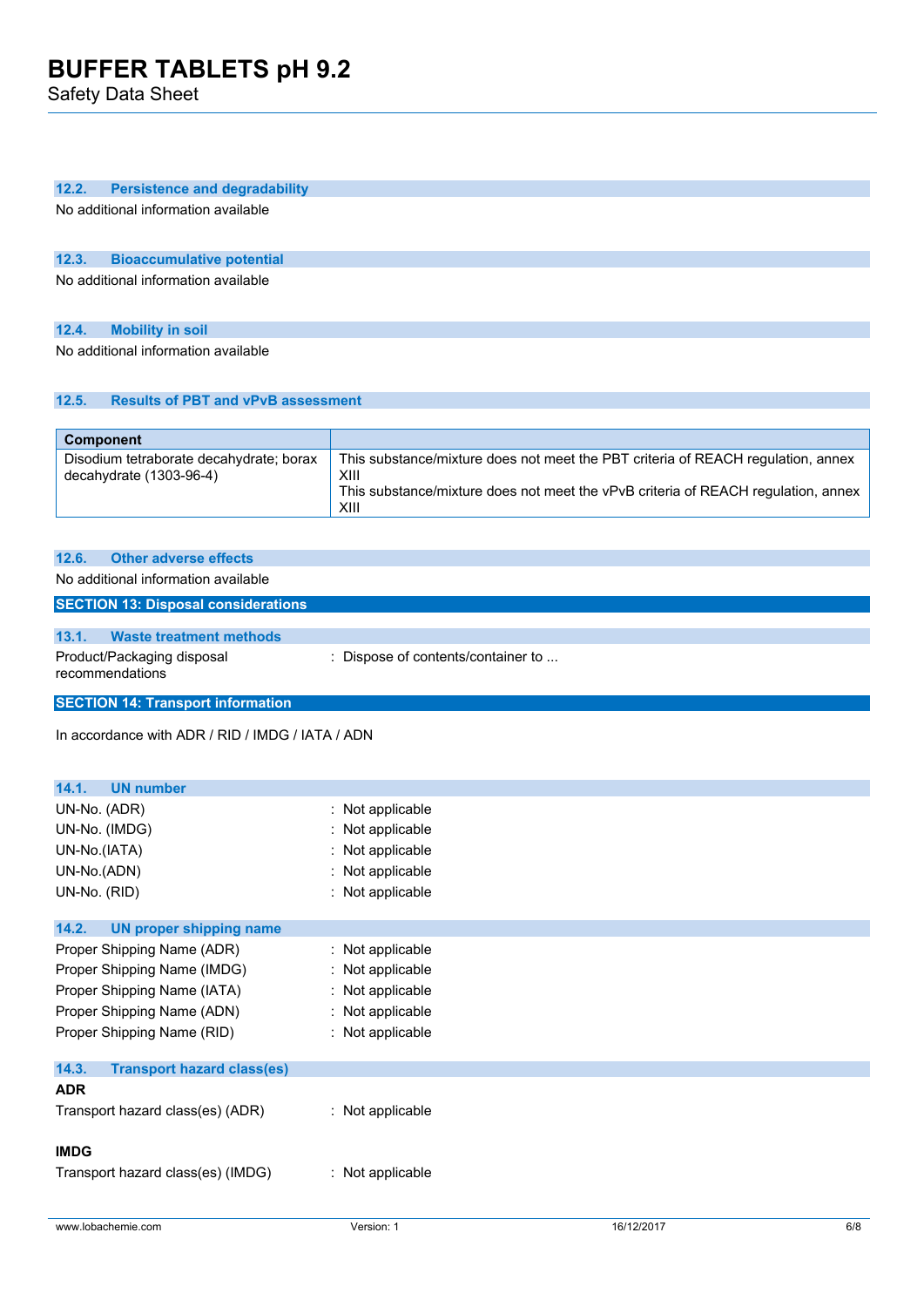Safety Data Sheet

| : Not applicable                         |
|------------------------------------------|
| : Not applicable                         |
|                                          |
| : Not applicable                         |
|                                          |
| : Not applicable                         |
| : Not applicable                         |
| : Not applicable                         |
| : Not applicable                         |
| : Not applicable                         |
|                                          |
| : No                                     |
|                                          |
| : No                                     |
| : No supplementary information available |
|                                          |

### **14.6. Special precautions for user**

#### **- Overland transport**

No data available

# **- Transport by sea**

No data available

# **- Air transport**

No data available

### **- Inland waterway transport**

No data available

### **- Rail transport**

No data available

**14.7. Transport in bulk according to Annex II of MARPOL 73/78 and the IBC Code**

### Not applicable

### **SECTION 15: Regulatory information**

**15.1. Safety, health and environmental regulations/legislation specific for the substance or mixture**

## **15.1.1. EU-Regulations**

Contains no substances with Annex XVII restrictions

Contains substance on the candidate list in concentration ≥ 0.1% or with a lower specific limit: Disodium tetraborate, anhydrous (EC 215-540-4, CAS 1303-96-4)

Contains no REACH Annex XIV substances.